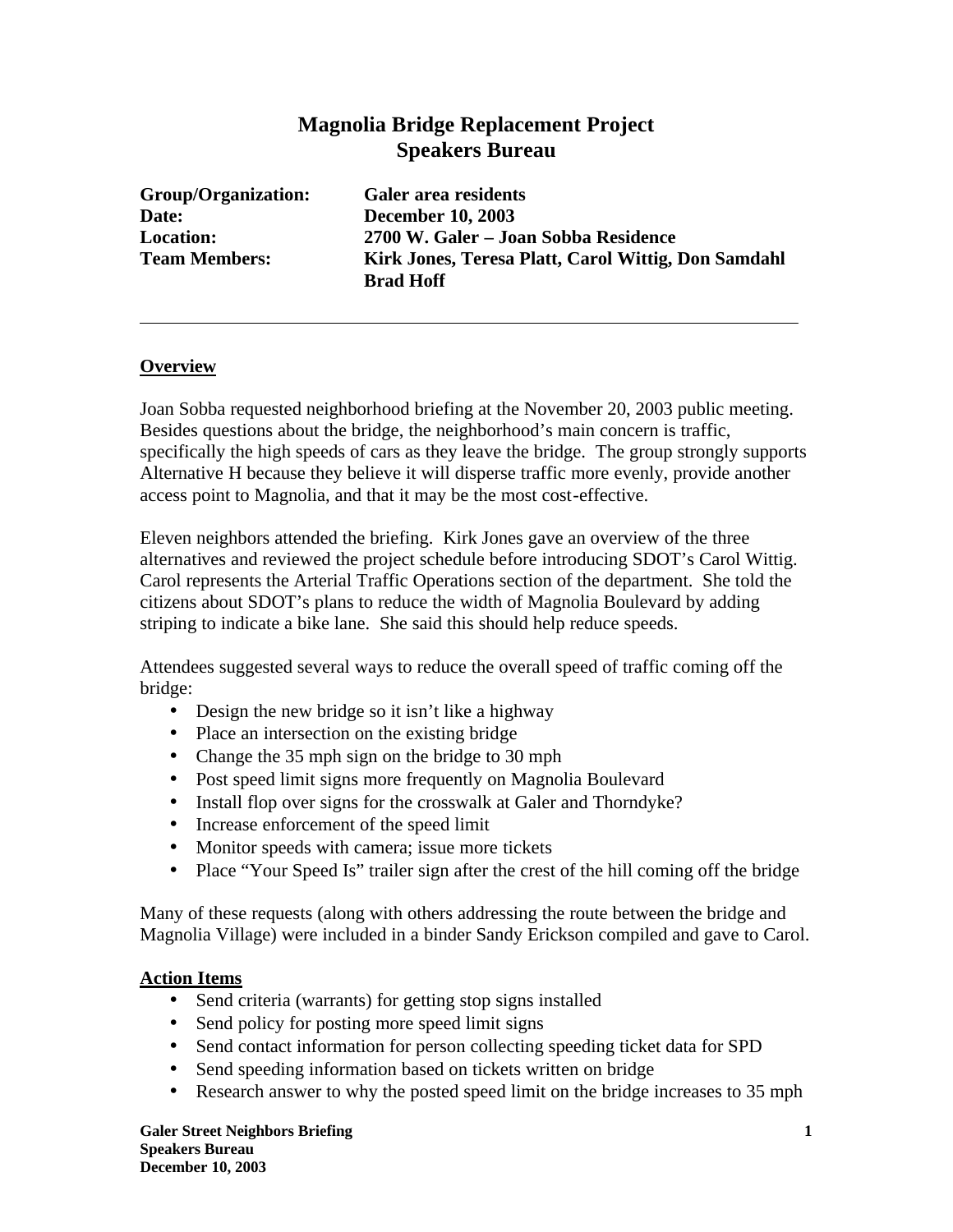• Research whether vehicles will be allowed into the new park area on top of the bluff

### **Notes**

#### **Questions raised by neighbors:**

Is the bridge considered a highway? We'll be going after federal funding, so the design will be reviewed by the Federal *Highway Administration and will be required to meet the standards for a minor arterial.*

What happens if we have another earthquake? *The bridge is currently safe to drive on, but another big quake could put it on the ground because is doesn't meet today's earthquake standards.*

Why isn't the bridge up to current earthquake standards?

*We decided it wasn't cost effective to retrofit the bridge to bring it up to current standards. It would've meant spending a lot of money and still having a 70 year-old structure. It's more cost effective to build a new bridge. The City determined Dravus to be the main access point to Magnolia, so that bridge was brought up to today's seismic standards.* 

Does Dravus carry more cars then the Magnolia Bridge? *Yes it carries more total traffic. Dravus carries large flows in both directions. The Magnolia Bridge may have a higher one-way volume during the peak hour however.*

Would Alternative H displace the P-Patch? Have you been working with them to resolve the issue? I don't want a narrow special interest group knocking this off the table. *We've had several discussions with the P-Patch folks. They're not crazy about a structure being closer to their gardens, but our current design doesn't have much of an impact on them.*

How does Alternative H compare with other alternatives from a cost perspective? *When all is said and done it maybe cheaper because detour costs during construction will be dramatically lower. We can build the north end, while keeping the existing bridge open.*

Why build a bridge at all? We've moved lots of dirt for other projects, why not build up the side of the hill?

*It would be very expensive to do that because you'd need a retaining structure on both sides of the fill. You'd also be getting into the green area and potential park property, which we need to avoid.*

What part of North Bay is Port property and what is privately owned? *Basically the area to the west side of the railroad tracks is owned by the Port, although they've made an agreement with the National Guard to acquire the Armory if the Port*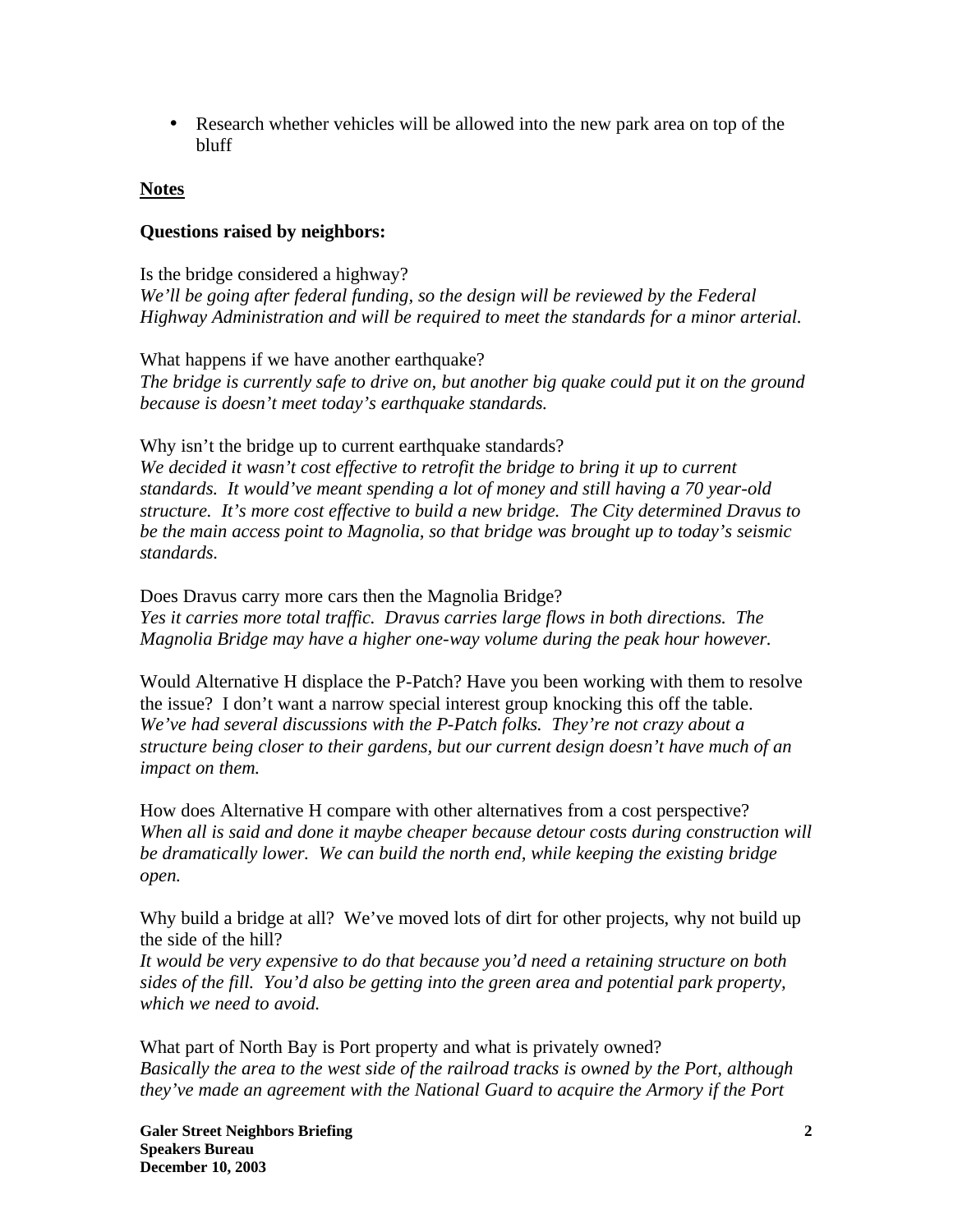*can find another suitable site for the Guard. The Port has started their master planning process and we're working closely with them.*

Are you planning anything on  $28<sup>th</sup>$  Avenue?

*We haven't gotten much public feedback in the last nine months about problems along 28th. We will be "channelizing" Galer and Magnolia Boulevard by painting in bike lanes. The narrowing of the driving lanes on the boulevard should help reduce speeds.* 

Many people miss their turn trying to get to Thorndyke from Galer. We've got them in our yards, on our sidewalks, and garbage trucks have overturned. *The intersection is very wide. We might be able to look at ways to narrow it through channelization. SDOT pursuing grant funds to try to install a roundabout somewhere in* 

*the city. This could be a possible location.*

Like the one over by Discovery Park? *Currently there are no roundabouts in Seattle. We have traffic circles which calm neighborhood traffic. A roundabout is a different intersection layout. Bainbridge Island installed one to replace a four-way stop sign and has had great success.*

Could you send a brief write up on the criteria to get a stop sign, as well as what we need to do to increase postings of speed limit signs? *We can get that for you.* 

If we don't meet a strict criterion, how do we challenge it? *We're always careful about putting up a stop sign because often accidents can increase if our criteria aren't met. We don't want to put up stop signs all over the place, so we adopt standards and try to stick to them. If you wanted to challenge, your best bet would be to first approach the Director of SDOT, then the Mayor and the City Council.*

Can you send us the contact information for the person who collects speeding data for SPD on the Magnolia Bridge? If you had the data that would be nice as well. *We'll have to get back to you on that.*

Why does the speed limit increase to 35 mph on the bridge, and can we get that changed? *That's a great question. We'll research it and get back to you.* 

Is Magnolia Place going to be closed to northbound traffic for good? Why were they allowed to close the street and shift their traffic our way? *Yes it will remain closed to northbound traffic. Magnolia Place is a neighborhood street not an arterial like Thorndyke. Now that it has been closed the City needs to look at the best way to manage the traffic on the arterials. As we discussed earlier, one idea may be a roundabout.* 

Will vehicles be allowed into the new park area at the top of the bluff?

**Galer Street Neighbors Briefing 3 Speakers Bureau December 10, 2003**